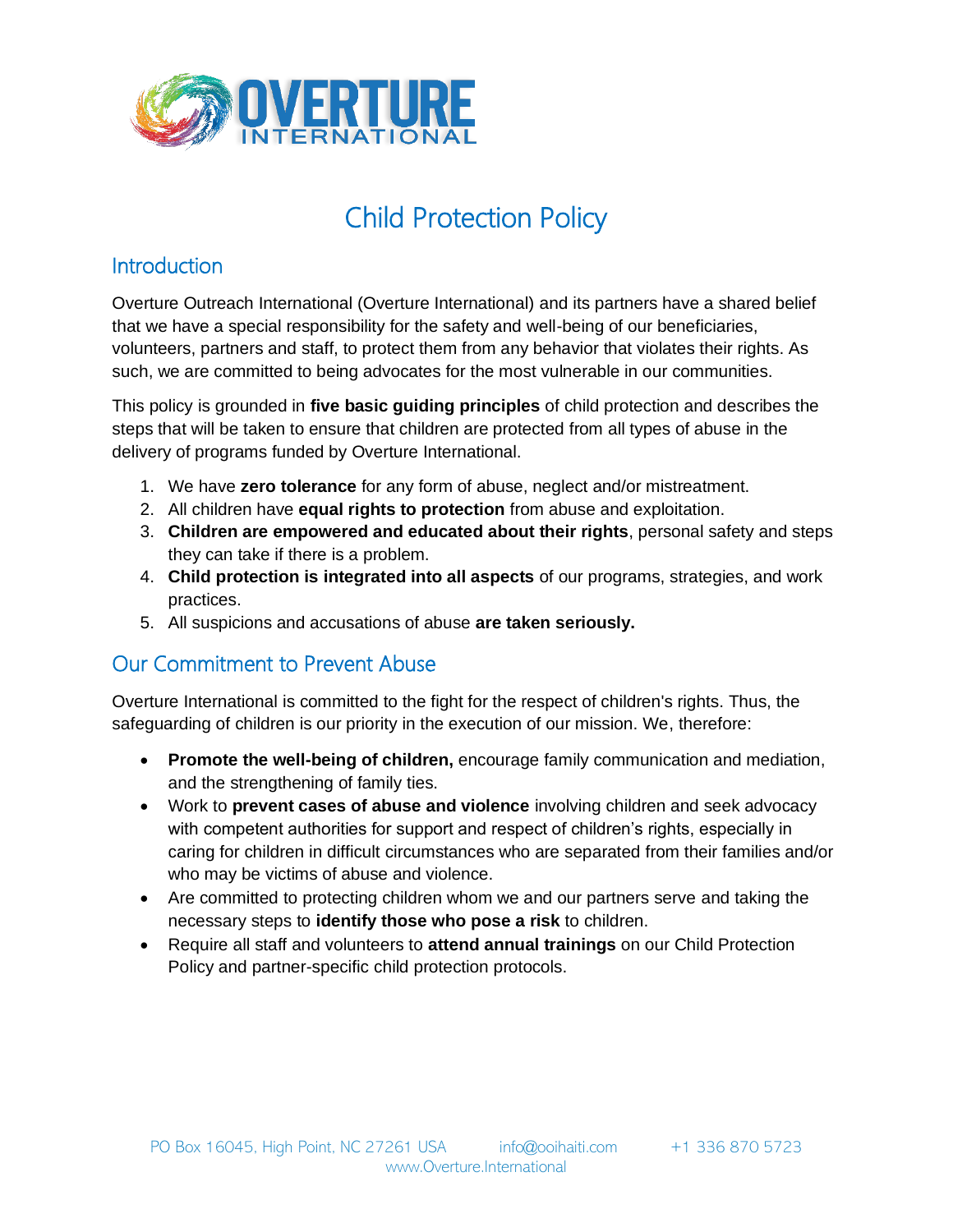#### Non-Discrimination Statement

Overture International and its partners strives to demonstrate Christian love, promote respect, well-being and dignity for all children. It is our goal to protect all children regardless of age, disability, gender, race, religion, social background and culture.

Overture International explicitly recognizes the additional needs of children living in poverty, those from minority ethnic groups, and children with disabilities who face traditional barriers, specifically on discrimination and communication. The Child Protection Policy of Overture International **applies equally to all children without discrimination.**

#### What is Abuse?

Abuse or maltreatment can take many forms. The World Health Organization (WHO) defines c**hild abuse or maltreatment** as: "all forms of physical and/or emotional ill-treatment, sexual abuse, neglect or negligent treatment or commercial or other exploitation, resulting in actual or potential harm to the child's health, survival, development or dignity in the context of a relationship of responsibility, trust or power (WHO, June 8, 2020)." Overture International has adopted this as our definition of abuse.

#### Requirement for Sponsored Partners

All partners sponsored by Overture International are required to have their own child protection policy that is aligned with Overture International's **five guiding principles** (*refer to Introduction*). These policies must include local laws on child abuse, procedures that are required by the local law, a list of local authorities to whom child abuse cases are reported, as well as a list of partner organizations that can provide the appropriate support services for victims.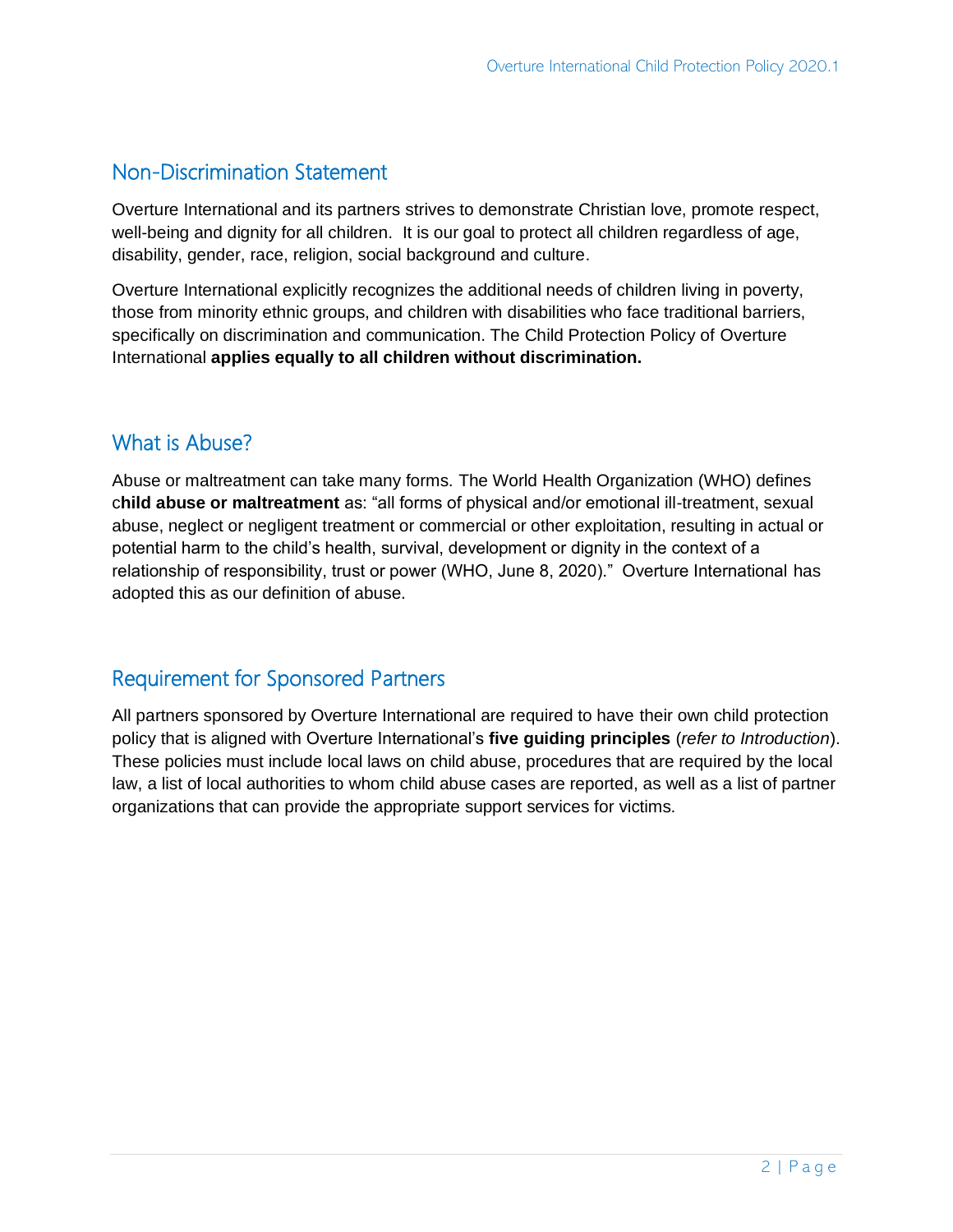## Media Communications

Overture International is committed to serving our donors and volunteers with quality educational and philanthropic resources. Our social media platforms are used to share program information and to engage with our donors and volunteers. All communications via these public forums must be **respectful and mutually beneficial** for the organization, our partners, and our beneficiaries.

Therefore, we use the following guidelines so that **every possible measure is taken to protect children:**

- The **dignity and rights of every child are to be respected** in every circumstance.
- When reporting on a child, special attention is taken to ensure that each child's **right to privacy and confidentiality is respected.** For this reason, we do not disclose a child's last name, personal address or other information that could be used to locate a child.
- Stories or images are **not published which might put a child, family, or community at risk** even when identities are changed, obscured or omitted.
- **Stories are not staged.** For example, we do not ask children to tell a story or take an action that is not part of their own life or history.
- **Permission is obtained** from the child and his or her guardian for all interviews, videotaping and, when possible, for documentary photographs. When possible and appropriate, permission is obtained in writing.
- Images are not taken or used of children who are **inappropriately clothed.**
- **Health information is not published** without the family or individual's written consent

Use of Overture International materials: All Overture International and its partner's materials are protected by copyrights, including text, photographs, other images and videotapes. Permission to reproduce any Overture International material must be requested from the originating Overture International office and will only be granted on condition that these guidelines are adhered to.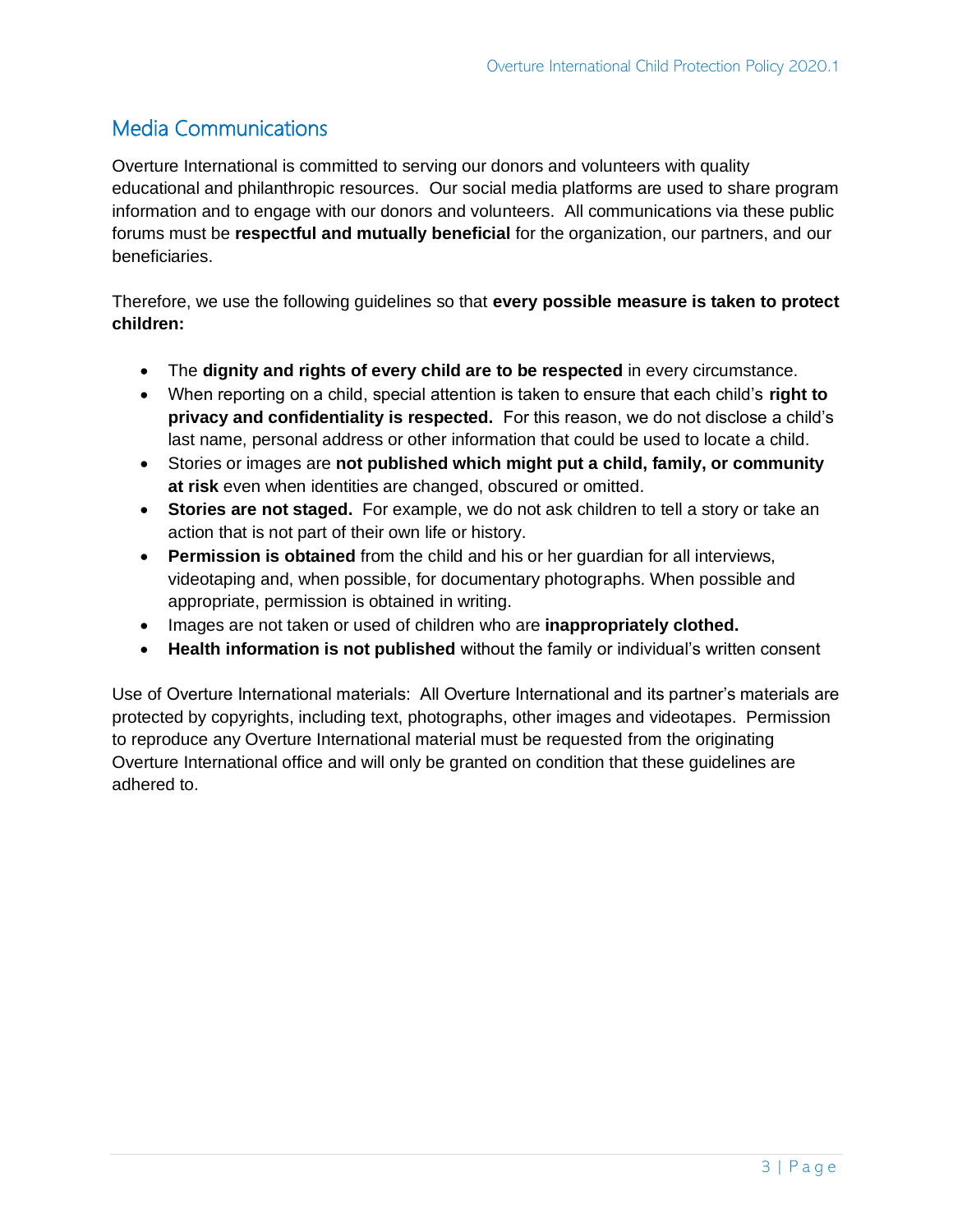# Code of Conduct

The staff and volunteers of Overture International acknowledge that our personal and professional conduct is a representation of our organization and we are committed to holding one another accountable to honesty, respect, and integrity.

Specifically, when we are in contact with children, **we will not:**

- Physically abuse a child
- Develop a physical or sexual relationship with a child
- Use inappropriate, abusive, sexually provocative, demeaning, or culturally inappropriate language or behavior towards a child
- Behave in a manner which is inappropriate or sexually provocative
- Sleep in the same bed as a child for who they are caring for and who is not a member of their immediate family
- Condone, or participate in behavior of a child which is illegal, unsafe, or abusive
- Hire a child for domestic or other labor that is inappropriate given their age or developmental stage, especially when it interferes with their time available for education and recreational activities.

Additionally, all staff and others in contact with children **will:**

- Treat all children with respect regardless of race, color, gender, religion, or any other status
- Be aware of and manage situations that may present risks
- Ensure that a culture of transparency exists in the workplace so that poor practice or abusive behavior does not go unchallenged
- Teach children about their rights, what is acceptable and unacceptable, and what recourse they have if a problem arises
- Talk to children about their contact with staff or others and encourage them to raise their concerns with the appropriate adult authorities
- Ensure that another adult is present whenever possible if children are in the vicinity